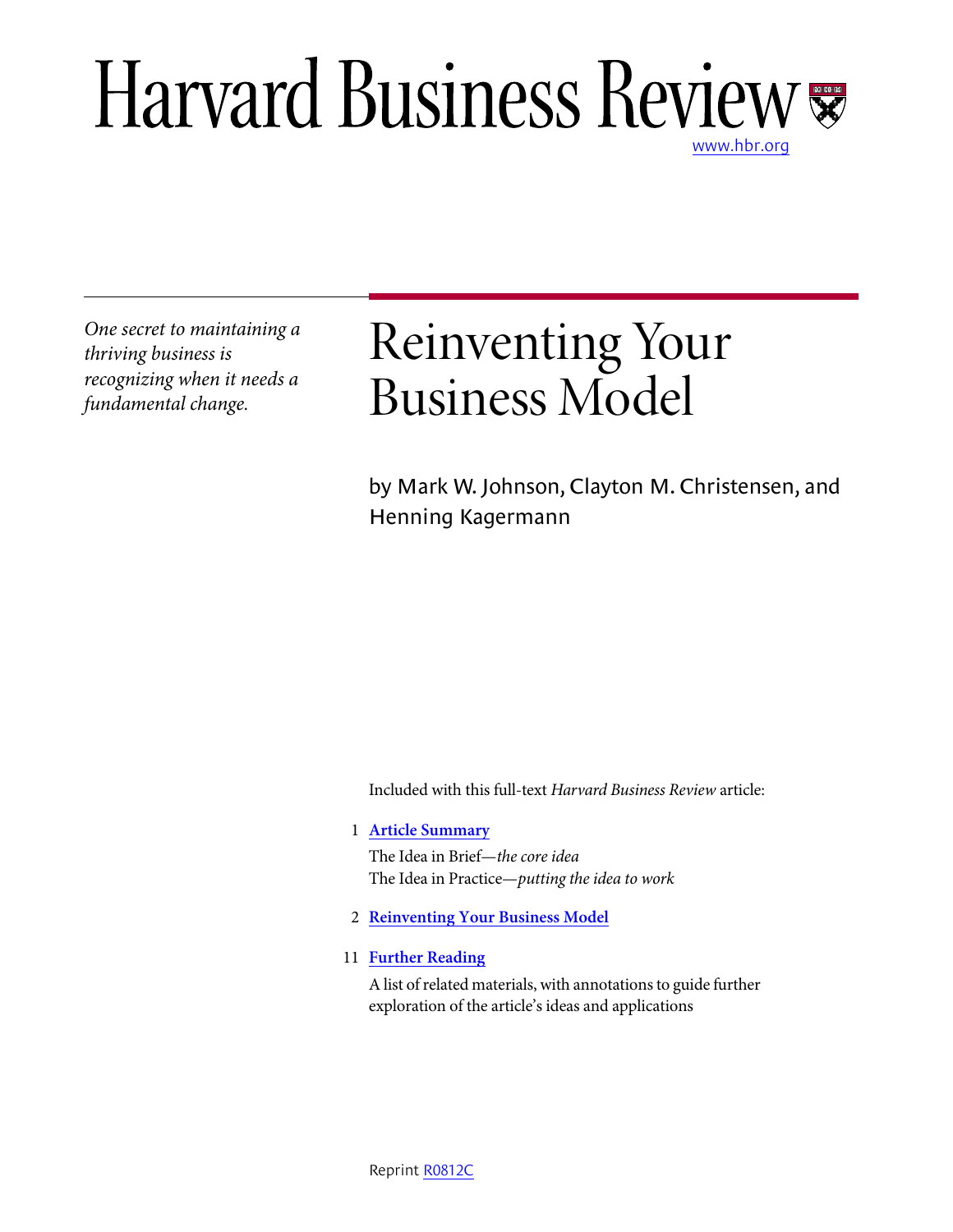## Reinventing Your Business Model

<span id="page-1-0"></span>When Apple introduced the iPod, it did something far smarter than wrap a good technology in a snazzy design. It wrapped a good technology in a great business model. Combining hardware, software, and service, the model provided gamechanging convenience for consumers and record-breaking profits for Apple.

Great business models can reshape industries and drive spectacular growth. Yet many companies find business-model innovation difficult. Managers don't understand their existing model well enough to know when it needs changing—or how.

To determine whether your firm should alter its business model, Johnson, Christensen, and Kagermann advise these steps:

1. Articulate what makes your existing model successful. For example, what customer problem does it solve? How does it make money for your firm?

2. Watch for signals that your model needs changing, such as tough new competitors on the horizon.

3. Decide whether reinventing your model is worth the effort. The answer's yes only if the new model changes the industry or market.

## **The Idea in Brief The Idea in Practice**

#### **UNDERSTAND YOUR CURRENT BUSINESS MODEL**

A successful model has these components:

- **•** Customer value proposition. The model helps customers perform a specific "job" that alternative offerings don't address.
- Example: MinuteClinics enable people to visit a doctor's office without appointments by making nurse practitioners available to treat minor health issues.
- **•** Profit formula. The model generates value for your company through factors such as revenue model, cost structure, margins, and inventory turnover.
- Example: The Tata Group's inexpensive car, the Nano, is profitable because the company has reduced many cost structure elements,

accepted lower-than-standard gross margins, and sold the Nano in large volumes to its target market: first-time car buyers in emerging markets.

- **•** Key resources and processes. Your company has the people, technology, products, facilities, equipment, and brand required to deliver the value proposition to your targeted customers. And it has processes (training, manufacturing, service) to leverage those resources.
- Example: For Tata Motors to fulfill the requirements of the Nano's profit formula, it had to reconceive how a car is designed, manufactured, and distributed. It redefined its supplier strategy, choosing to outsource a remarkable 85% of the Nano's components and to use nearly 60% fewer vendors than normal to reduce transaction costs.

#### **IDENTIFY W HEN A NEW MODEL MAY BE NEEDED**

These circumstances often require business model change:

| An <i>opportunity</i> to                                                                      | Example                                                                                                                                                                                      |
|-----------------------------------------------------------------------------------------------|----------------------------------------------------------------------------------------------------------------------------------------------------------------------------------------------|
| Address needs of large groups<br>who find existing solutions<br>too expensive or complicated. | The Nano's goal is to open car ownership to low-income consumers<br>in emerging markets.                                                                                                     |
| Capitalize on new technology,<br>or leverage existing tech-<br>nologies in new markets.       | A company develops a commercial application for a technology<br>originally developed for military use.                                                                                       |
| Bring a job-to-be-done focus<br>where it doesn't exist.                                       | FedEx focused on performing customers' unmet "job": Receive<br>packages faster and more reliably than any other service could.                                                               |
| A need to $\dots$                                                                             | Example                                                                                                                                                                                      |
| Fend off low-end disruptors.                                                                  | Mini-mills threatened the integrated steel mills a generation ago by<br>making steel at significantly lower prices.                                                                          |
| Respond to shifts in<br>competition.                                                          | Power-tool maker Hilti switched from selling to renting its tools in<br>part because "good enough" low-end entrants had begun chipping<br>away at the market for selling high-quality tools. |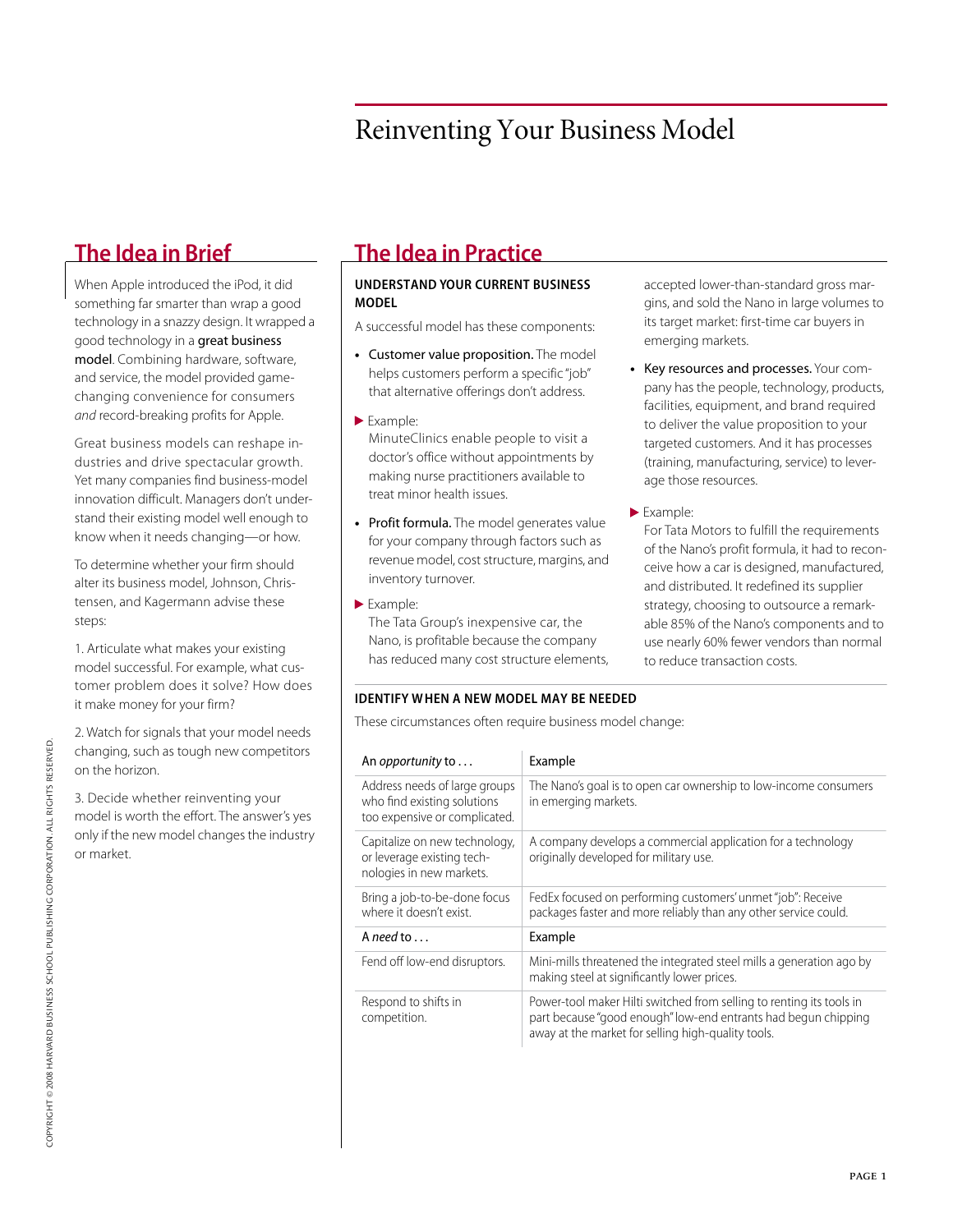*One secret to maintaining a thriving business is recognizing when it needs a fundamental change.*

## Reinventing Your Business Model

by Mark W. Johnson, Clayton M. Christensen, and Henning Kagermann

<span id="page-2-0"></span>In 2003, Apple introduced the iPod with the iTunes store, revolutionizing portable entertainment, creating a new market, and transforming the company. In just three years, the iPod/iTunes combination became a nearly \$10 billion product, accounting for almost 50% of Apple's revenue. Apple's market capitalization catapulted from around \$1 billion in early 2003 to over \$150 billion by late 2007.

This success story is well known; what's less well known is that Apple was not the first to bring digital music players to market. A company called Diamond Multimedia introduced the Rio in 1998. Another firm, Best Data, introduced the Cabo 64 in 2000. Both products worked well and were portable and stylish. So why did the iPod, rather than the Rio or Cabo, succeed?

Apple did something far smarter than take a good technology and wrap it in a snazzy design. It took a good technology and wrapped it in a great business model. Apple's true innovation was to make downloading digital music easy and convenient. To do

that, the company built a groundbreaking business model that combined hardware, software, and service. This approach worked like Gillette's famous blades-and-razor model in reverse: Apple essentially gave away the "blades" (low-margin iTunes music) to lock in purchase of the "razor" (the high-margin iPod). That model defined value in a new way and provided game-changing convenience to the consumer.

Business model innovations have reshaped entire industries and redistributed billions of dollars of value. Retail discounters such as Wal-Mart and Target, which entered the market with pioneering business models, now account for 75% of the total valuation of the retail sector. Low-cost U.S. airlines grew from a blip on the radar screen to 55% of the market value of all carriers. Fully 11 of the 27 companies born in the last quarter century that grew their way into the *Fortune* 500 in the past 10 years did so through business model innovation.

Stories of business model innovation from well-established companies like Apple,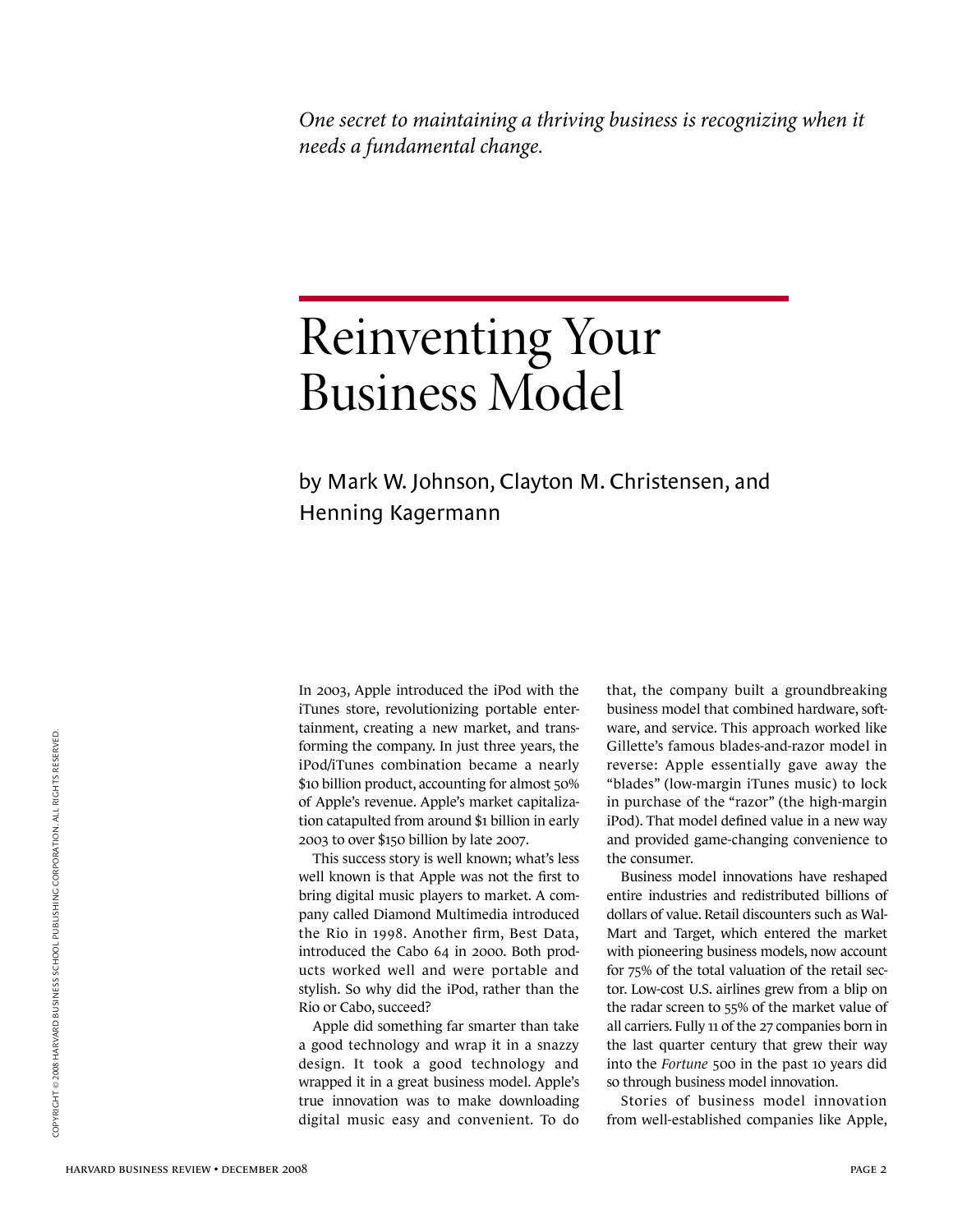however, are rare. An analysis of major innovations within existing corporations in the past decade shows that precious few have been business-model related. And a recent American Management Association study determined that no more than 10% of innovation investment at global companies is focused on developing new business models.

Yet everyone's talking about it. A 2005 survey by the Economist Intelligence Unit reported that over 50% of executives believe business model innovation will become even more important for success than product or service innovation. A 2008 IBM survey of corporate CEOs echoed these results. Nearly all of the CEOs polled reported the need to adapt their business models; more than twothirds said that extensive changes were required. And in these tough economic times, some CEOs are already looking to business model innovation to address permanent shifts in their market landscapes.

Senior managers at incumbent companies thus confront a frustrating question: Why is it so difficult to pull off the new growth that business model innovation can bring? Our research suggests two problems. The first is a lack of definition: Very little formal study has been done into the dynamics and processes of business model development. Second, few companies understand their existing business model well enough—the premise behind its development, its natural interdependencies, and its strengths and limitations. So they don't know when they can leverage their core business and when success requires a new business model.

After tackling these problems with dozens of companies, we have found that new business models often look unattractive to internal and external stakeholders—at the outset. To see past the borders of what is and into the land of the new, companies need a road map.

Ours consists of three simple steps. The first is to realize that success starts by not thinking about business models at all. It starts with thinking about the opportunity to satisfy a real customer who needs a job done. The second step is to construct a blueprint laying out how your company will fulfill that need at a profit. In our model, that plan has four elements. The third is to compare that model to your existing model to see how much you'd have to change it to capture the opportunity.

Once you do, you will know if you can use your existing model and organization or need to separate out a new unit to execute a new model. Every successful company is already fulfilling a real customer need with an effective business model, whether that model is explicitly understood or not. Let's take a look at what that entails.

#### **Business Model: A Definition**

A business model, from our point of view, consists of four interlocking elements that, taken together, create and deliver value. The most important to get right, by far, is the first.

**Customer value proposition (CVP).** A successful company is one that has found a way to create value for customers—that is, a way to help customers get an important job done. By "job" we mean a fundamental problem in a given situation that needs a solution. Once we understand the job and all its dimensions, including the full process for how to get it done, we can design the offering. The more important the job is to the customer, the lower the level of customer satisfaction with current options for getting the job done, and the better your solution is than existing alternatives at getting the job done (and, of course, the lower the price), the greater the CVP. Opportunities for creating a CVP are at their most potent, we have found, when alternative products and services have not been designed with the real job in mind and you can design an offering that gets that job—and only that job—done perfectly. We'll come back to that point later.

**Profit formula.** The profit formula is the blueprint that defines how the company creates value for itself while providing value to the customer. It consists of the following:

• *Revenue model:* price x volume

• *Cost structure:* direct costs, indirect costs, economies of scale. Cost structure will be predominantly driven by the cost of the key resources required by the business model.

• *Margin model:* given the expected volume and cost structure, the contribution needed from each transaction to achieve desired profits.

• *Resource velocity:* how fast we need to turn over inventory, fixed assets, and other assets—and, overall, how well we need to utilize resources—to support our expected volume and achieve our anticipated profits.

#### **Mark W. Johnson** ([mjohnson@](mailto:mjohnson@innosight.com)

[innosight.com\)](mailto:mjohnson@innosight.com) is the chairman of Innosight, an innovation and strategyconsulting firm he cofounded in 2000 with **Clayton M. Christensen** [\(cchristensen@hbs.edu\)](mailto:cchristensen@hbs.edu), the Robert and Jane Cizik Professor of Business Administration at Harvard Business School. They are both based in Boston. **Henning Kagermann** [\(henning](mailto:henning.kagermann@sap.com) [.kagermann@sap.com](mailto:henning.kagermann@sap.com)) is the co-CEO of SAP AG, in Walldorf, Germany. Johnson is the author of Seizing the White Space: Business Model Innovation for Transformative Growth and Renewal, forthcoming from Harvard Business Press in 2009.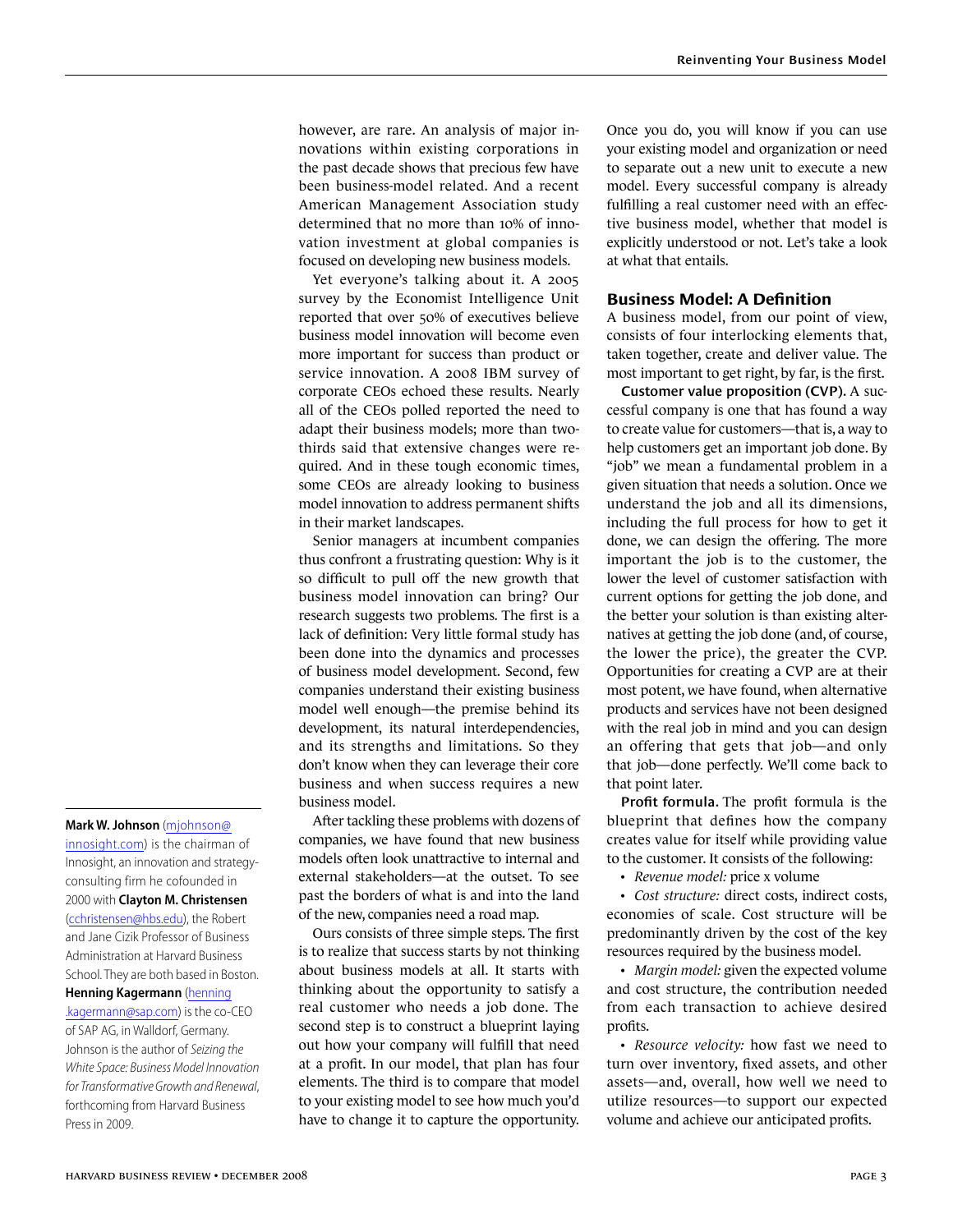People often think the terms "profit formulas" and "business models" are interchangeable. But how you make a profit is only one piece of the model. We've found it most useful to start by setting the price required to deliver the CVP and then work backwards from there to determine what the variable costs and gross margins must be. This then determines what the scale and resource velocity needs to be to achieve the desired profits.

**Key resources.** The key resources are assets such as the people, technology, products, facilities, equipment, channels, and brand required to deliver the value proposition to the targeted customer. The focus here is on the *key* elements that create value for the customer and the company, and the way those elements interact. (Every company also has generic resources that do not create competitive differentiation.)

**Key processes.** Successful companies have operational and managerial processes that allow them to deliver value in a way they can successfully repeat and increase in scale. These may include such recurrent tasks as training, development, manufacturing, budgeting, planning, sales, and service. Key processes also include a company's rules, metrics, and norms.

These four elements form the building blocks of any business. The customer value proposition and the profit formula define value for the customer and the company, respectively; key resources and key processes describe how that value will be delivered to both the customer and the company.

As simple as this framework may seem, its power lies in the complex interdependencies of its parts. Major changes to any of these four elements affect the others and the whole. Successful businesses devise a more or less stable system in which these elements bond to one another in consistent and complementary ways.

#### **How Great Models Are Built**

To illustrate the elements of our business model framework, we will look at what's behind two companies' game-changing business model innovations.

**Creating a customer value proposition.** It's not possible to invent or reinvent a business model without first identifying a clear customer value proposition. Often, it starts

as a quite simple realization. Imagine, for a moment, that you are standing on a Mumbai road on a rainy day. You notice the large number of motor scooters snaking precariously in and out around the cars. As you look more closely, you see that most bear whole families—both parents and several children. Your first thought might be "That's crazy!" or "That's the way it is in developing countries people get by as best they can."

When Ratan Tata of Tata Group looked out over this scene, he saw a critical job to be done: providing a safer alternative for scooter families. He understood that the cheapest car available in India cost easily five times what a scooter did and that many of these families could not afford one. Offering an affordable, safer, all-weather alternative for scooter families was a powerful value proposition, one with the potential to reach tens of millions of people who were not yet part of the car-buying market. Ratan Tata also recognized that Tata Motors' business model could not be used to develop such a product at the needed price point.

At the other end of the market spectrum, Hilti, a Liechtenstein-based manufacturer of high-end power tools for the construction industry, reconsidered the real job to be done for many of its current customers. A contractor makes money by finishing projects; if the required tools aren't available and functioning properly, the job doesn't get done. Contractors don't make money by *owning* tools; they make it by using them as efficiently as possible. Hilti could help contractors get the job done by selling tool *use* instead of the tools themselves—managing its customers' tool inventory by providing the best tool at the right time and quickly furnishing tool repairs, replacements, and upgrades, all for a monthly fee. To deliver on that value proposition, the company needed to create a fleetmanagement program for tools and in the process shift its focus from manufacturing and distribution to service. That meant Hilti had to construct a new profit formula and develop new resources and new processes.

The most important attribute of a customer value proposition is its precision: how perfectly it nails the customer job to be done and nothing else. But such precision is often the most difficult thing to achieve. Companies trying to create the new often neglect to focus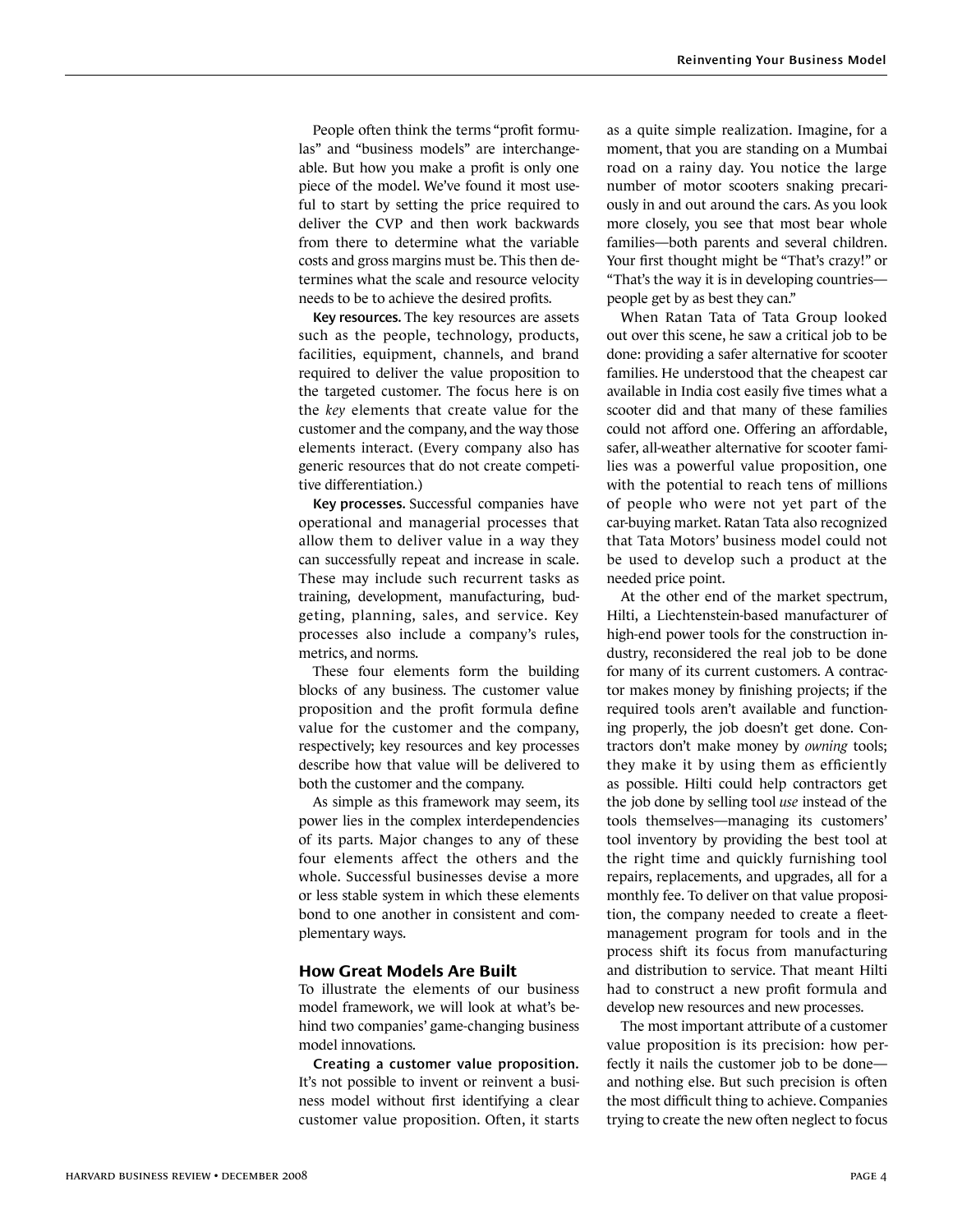## **The Elements of a Successful Business Model**

Every successful company already operates according to an effective business model. By systematically identifying all of its constituent parts, executives can understand how the model fulfills a potent value proposition in a profitable way using certain key resources and key processes. With that understanding, they can then judge how well the same model could be used to fulfill a radically different CVP—and what they'd need to do to construct a new one, if need be, to capitalize on that opportunity.

#### **Customer Value Proposition (CVP)**

#### ■ **Target customer**

**KEY RESOURCES**  needed to deliver the customer value proposition profitably. Might include:

■ **Technology, products**

■ **People**

■ **Equipment**  ■ **Information** ■ **Channels** ■ **Partnerships, alliances** ■ **Brand**

- **Job to be done** to solve an important problem or fulfill an important need for the target customer
- ■ **Offering,** which satisfies the problem or fulfills the need. This is defined not only by what is sold but also by how it's sold.

#### **PROFIT FORMULA**

- ■ **Revenue model** How much money can be made: price x volume. Volume can be thought of in terms of market size, purchase frequency, ancillary sales, etc.
- Cost structure How costs are allocated: includes cost of key assets, direct costs, indirect costs, economies of scale.
- Margin model How much each transaction should net to achieve desired profit levels.
- **Resource velocity** How quickly resources need to be used to support target volume. Includes lead times, throughput, inventory turns, asset utilization, and so on.



rules, metrics, and norms, that make the profitable delivery of the customer value proposition repeatable and scalable. Might include:

- Processes: design, product development, sourcing, manufacturing, marketing, hiring and training, IT
- ■ **Rules and metrics:** margin requirements for investment, credit terms, lead times, supplier terms
- **Norms:** opportunity size needed for investment, approach to customers and channels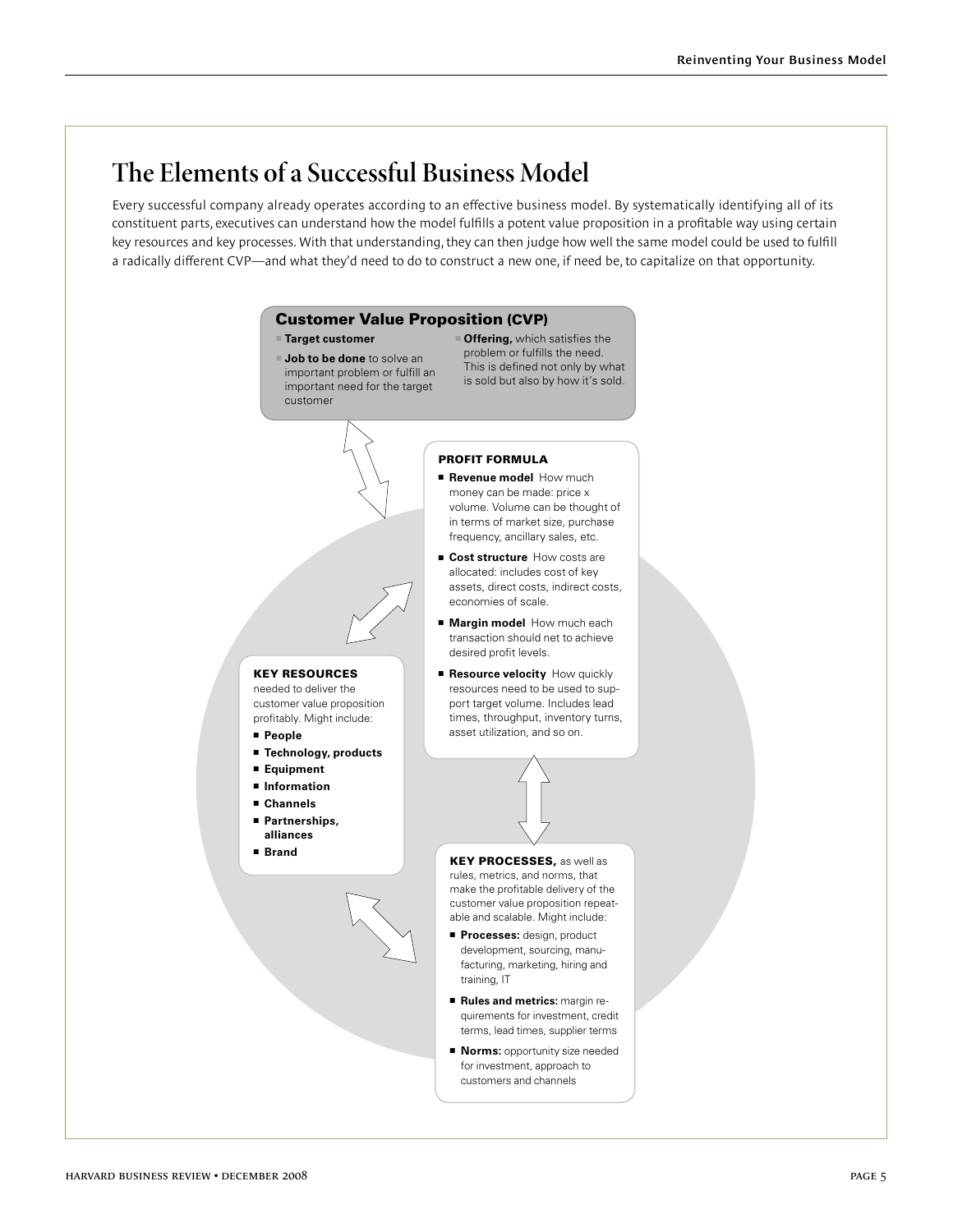on *one* job; they dilute their efforts by attempting to do lots of things. In doing lots of things, they do nothing *really* well.

One way to generate a precise customer value proposition is to think about the four most common barriers keeping people from getting particular jobs done: insufficient wealth, access, skill, or time. Software maker Intuit devised QuickBooks to fulfill smallbusiness owners' need to avoid running out of cash. By fulfilling that job with greatly simplified accounting software, Intuit broke the *skills barrier* that kept untrained small-business owners from using more-complicated accounting packages. MinuteClinic, the drugstorebased basic health care provider, broke the *time barrier* that kept people from visiting a doctor's office with minor health issues by making nurse practitioners available without appointments.

**Designing a profit formula.** Ratan Tata knew the only way to get families off their scooters and into cars would be to break the *wealth barrier* by drastically decreasing the price of the car. "What if I can change the game and make a car for one lakh?" Tata wondered, envisioning a price point of around US\$2,500, less than half the price of the

## **Hilti Sidesteps Commoditization**

Hilti is capitalizing on a game-changing opportunity to increase profitability by turning products into a service. Rather than sell tools (at lower and lower prices), it's selling a "just-the-tool-you-need-when-you-need-it, no-repair-or-storage-hassles" service. Such a radical change in customer value proposition required a shift in all parts of its business model.

| <b>Traditional</b><br><b>Power Tool Company</b>                                          |                                  | <b>Hilti's Tool Fleet</b><br><b>Management Service</b>                                                                      |
|------------------------------------------------------------------------------------------|----------------------------------|-----------------------------------------------------------------------------------------------------------------------------|
| Sales of industrial and<br>professional power tools and<br>accessories                   | Customer<br>value<br>proposition | Leasing a comprehensive<br>fleet of tools to increase con-<br>tractors' on-site productivity                                |
| Low margins,<br>high inventory turnover                                                  | Profit formula                   | Higher margins; asset heavy;<br>monthly payments for tool<br>maintenance, repair, and<br>replacement                        |
| Distribution channel, low-cost<br>manufacturing plants in devel-<br>oping countries, R&D | Key resources<br>and processes   | Strong direct-sales approach,<br>contract management, IT sys-<br>tems for inventory manage-<br>ment and repair, warehousing |

cheapest car available. This, of course, had dramatic ramifications for the profit formula: It required both a significant drop in gross margins and a radical reduction in many elements of the cost structure. He knew, however, he could still make money if he could increase sales volume dramatically, and he knew that his target base of consumers was potentially huge.

For Hilti, moving to a contract management program required shifting assets from customers' balance sheets to its own and generating revenue through a lease/subscription model. For a monthly fee, customers could have a full complement of tools at their fingertips, with repair and maintenance included. This would require a fundamental shift in all major components of the profit formula: the revenue stream (pricing, the staging of payments, and how to think about volume), the cost structure (including added sales development and contract management costs), and the supporting margins and transaction velocity.

**Identifying key resources and processes.** Having articulated the value proposition for both the customer and the business, companies must then consider the key resources and processes needed to deliver that value. For a professional services firm, for example, the key resources are generally its people, and the key processes are naturally people related (training and development, for instance). For a packaged goods company, strong brands and well-selected channel retailers might be the key resources, and associated brand-building and channel-management processes among the critical processes.

Oftentimes, it's not the individual resources and processes that make the difference but their relationship to one another. Companies will almost always need to integrate their key resources and processes in a unique way to get a job done perfectly for a set of customers. When they do, they almost always create enduring competitive advantage. Focusing first on the value proposition and the profit formula makes clear how those resources and processes need to interrelate. For example, most general hospitals offer a value proposition that might be described as, "We'll do anything for anybody." Being all things to all people requires these hospitals to have a vast collection of resources (specialists, equipment, and so on) that can't be knit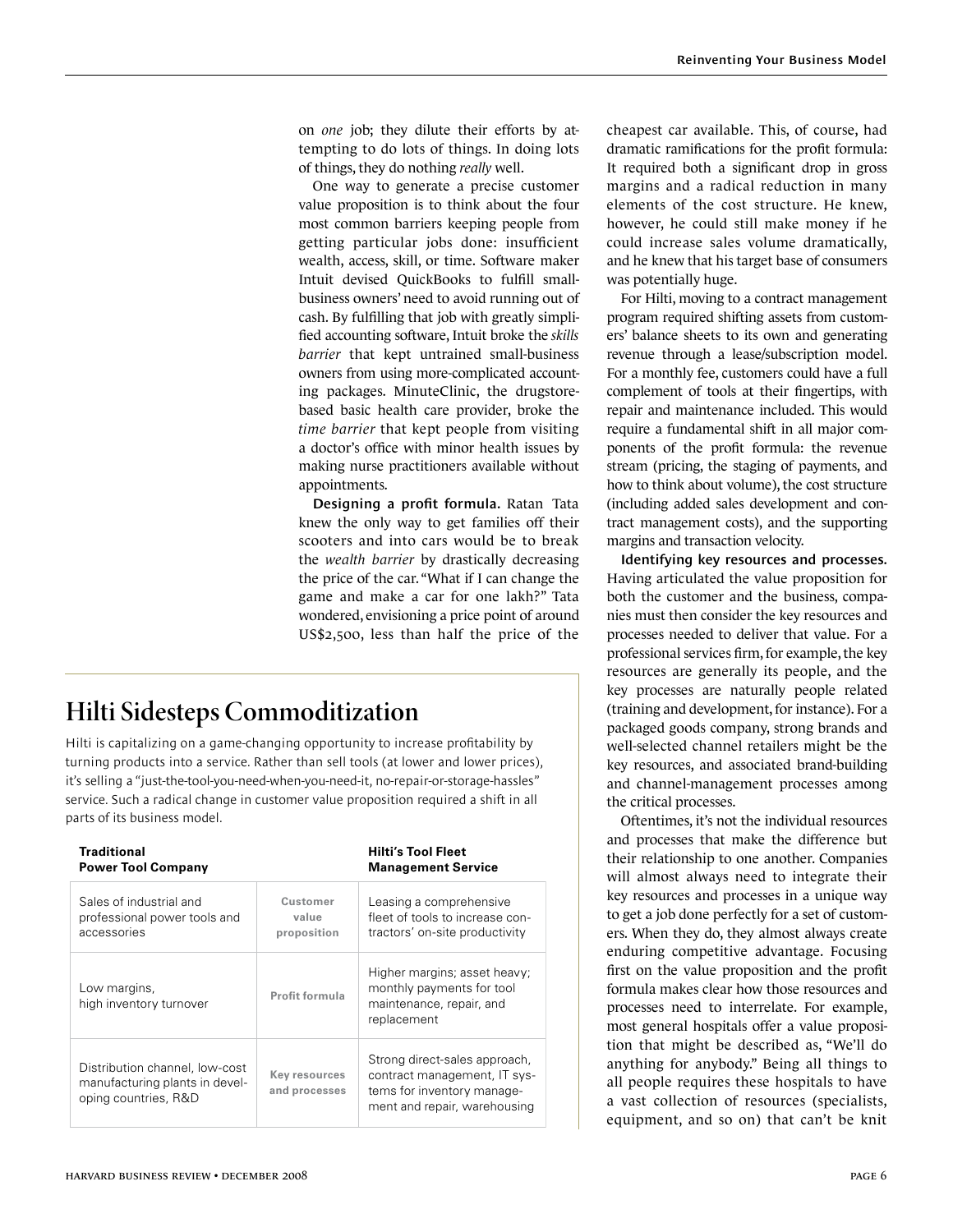together in any proprietary way. The result is not just a lack of differentiation but dissatisfaction.

By contrast, a hospital that focuses on a specific value proposition can integrate its resources and processes in a unique way that delights customers. National Jewish Health in Denver, for example, is organized around a focused value proposition we'd characterize as, "If you have a disease of the pulmonary system, bring it here. We'll define its root cause and prescribe an effective therapy." Narrowing its focus has allowed National Jewish to develop processes that integrate the ways in which its specialists and specialized equipment work together.

For Tata Motors to fulfill the requirements of its customer value proposition and profit formula for the Nano, it had to reconceive how a car is designed, manufactured, and distributed. Tata built a small team of fairly young engineers who would not, like the company's more-experienced designers, be influenced and constrained in their thinking by the automaker's existing profit formulas. This team dramatically minimized the number of parts in the vehicle, resulting in a significant cost saving. Tata also reconceived its supplier strategy, choosing to outsource a remarkable 85% of the Nano's components and use nearly 60% fewer vendors than normal to reduce transaction costs and achieve better economies of scale.

At the other end of the manufacturing line, Tata is envisioning an entirely new way of assembling and distributing its cars. The ultimate plan is to ship the modular components of the vehicles to a combined network of company-owned and independent entrepreneur-owned assembly plants, which will build them to order. The Nano will be designed, built, distributed, and serviced in a radically new way—one that could not be accomplished without a new business model. And while the jury is still out, Ratan Tata may solve a traffic safety problem in the process.

For Hilti, the greatest challenge lay in training its sales representatives to do a thoroughly new task. Fleet management is not a halfhour sale; it takes days, weeks, even months of meetings to persuade customers to buy a program instead of a product. Suddenly, field reps accustomed to dealing with crew leaders and on-site purchasing managers in mobile trailers

found themselves staring down CEOs and CFOs across conference tables.

Additionally, leasing required new resources—new people, more robust IT systems, and other new technologies—to design and develop the appropriate packages and then come to an agreement on monthly payments. Hilti needed a process for maintaining large arsenals of tools more inexpensively and effectively than its customers had. This required warehousing, an inventory management system, and a supply of replacement tools. On the customer management side, Hilti developed a website that enabled construction managers to view all the tools in their fleet and their usage rates. With that information readily available, the managers could easily handle the cost accounting associated with those assets.

Rules, norms, and metrics are often the last element to emerge in a developing business model. They may not be fully envisioned until the new product or service has been road tested. Nor should they be. Business models need to have the flexibility to change in their early years.

#### **When a New Business Model Is Needed**

Established companies should not undertake business-model innovation lightly. They can often create new products that disrupt competitors without fundamentally changing their own business model. Procter & Gamble, for example, developed a number of what it calls "disruptive market innovations" with such products as the Swiffer disposable mop and duster and Febreze, a new kind of air freshener. Both innovations built on P&G's existing business model and its established dominance in household consumables.

There are clearly times, however, when creating new growth requires venturing not only into unknown market territory but also into unknown business model territory. When? The short answer is "When significant changes are needed to all four elements of your existing model." But it's not always that simple. Management judgment is clearly required. That said, we have observed five strategic circumstances that often require business model change:

1. The opportunity to address through disruptive innovation the needs of large groups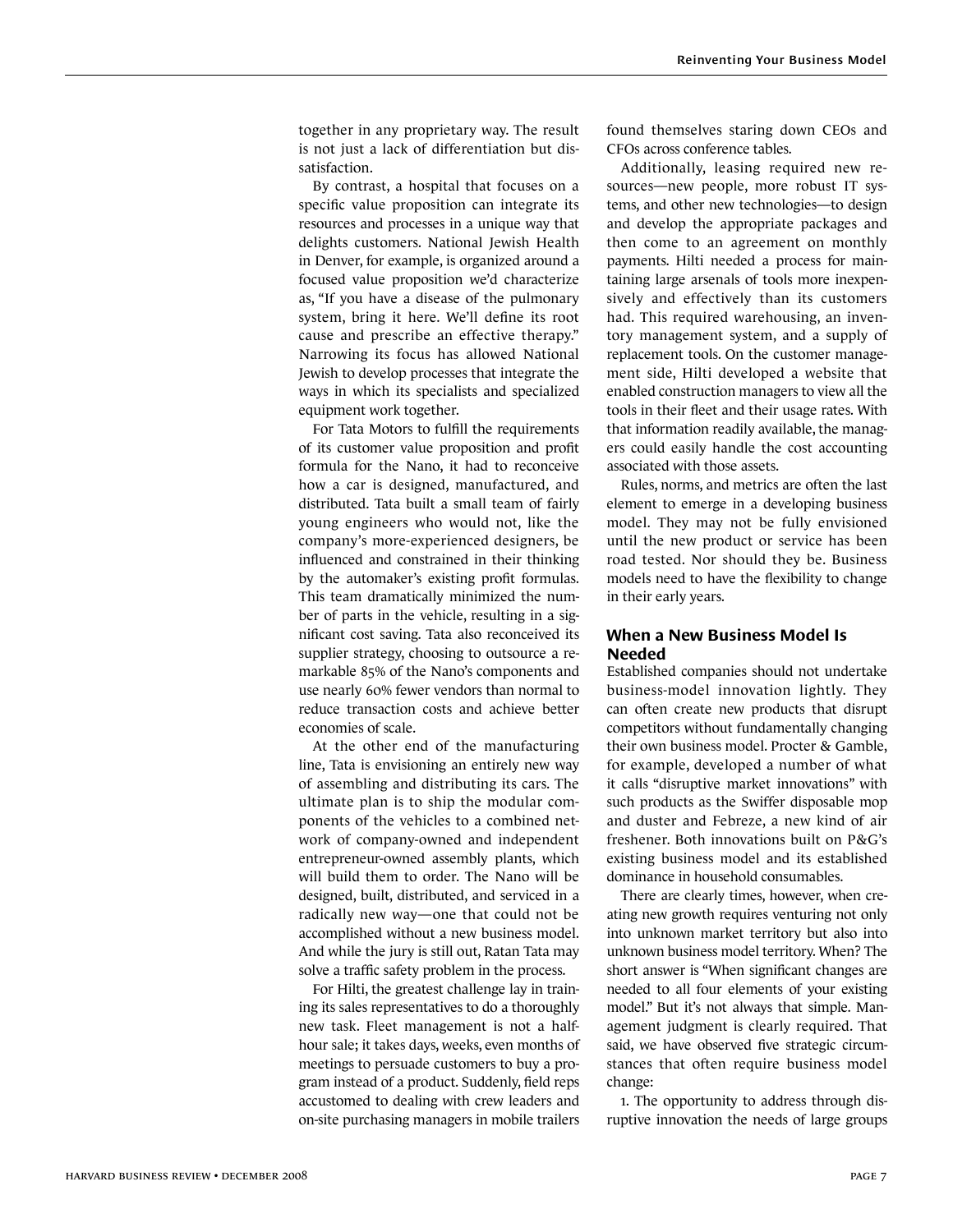of potential customers who are shut out of a market entirely because existing solutions are too expensive or complicated for them. This includes the opportunity to democratize products in emerging markets (or reach the bottom of the pyramid), as Tata's Nano does.

2. The opportunity to capitalize on a brandnew technology by wrapping a new business model around it (Apple and MP3 players) or the opportunity to leverage a tested technology by bringing it to a whole new market (say, by offering military technologies in the commercial space or vice versa).

3. The opportunity to bring a job-to-bedone focus where one does not yet exist. That's common in industries where companies focus on products or customer segments, which leads them to refine existing products more and more, increasing commoditization over time. A jobs focus allows companies to redefine industry profitability. For example, when FedEx entered the package delivery market, it did not try to compete through lower prices or better marketing. Instead, it concentrated on fulfilling an entirely unmet customer need to receive packages far, far faster, and more reliably, than any service then could. To do so, it had to integrate its key processes and resources in a vastly more efficient way. The business model that resulted from this job-to-be-done emphasis

## **Dow Corning Embraces the Low End**

Traditionally high-margin Dow Corning found new opportunities in low-margin offerings by setting up a separate business unit that operates in an entirely different way. By fundamentally differentiating its low-end and high-end offerings, the company avoided cannibalizing its traditional business even as it found new profits at the low end.

| <b>Established Business</b>                                                  |                                | <b>New Business Unit</b>                                                                   |
|------------------------------------------------------------------------------|--------------------------------|--------------------------------------------------------------------------------------------|
| Customized solutions,<br>negotiated contracts                                | Customer value<br>proposition  | No frills, bulk prices,<br>sold through the internet                                       |
| High-margin, high-<br>overhead retail prices pay<br>for value-added services | Profit formula                 | Spot-market pricing, low<br>overhead to accommo-<br>date lower margins, high<br>throughput |
| R&D, sales, and service<br>orientation                                       | Key resources<br>and processes | IT system, lowest-cost<br>processes, maximum<br>automation                                 |

gave FedEx a significant competitive advantage that took UPS many years to copy.

4. The need to fend off low-end disrupters. If the Nano is successful, it will threaten other automobile makers, much as minimills threatened the integrated steel mills a generation ago by making steel at significantly lower cost.

5. The need to respond to a shifting basis of competition. Inevitably, what defines an acceptable solution in a market will change over time, leading core market segments to commoditize. Hilti needed to change its business model in part because of lower global manufacturing costs; "good enough" low-end entrants had begun chipping away at the market for high-quality power tools.

Of course, companies should not pursue business model reinvention unless they are confident that the opportunity is large enough to warrant the effort. And, there's really no point in instituting a new business model unless it's not only new to the company but in some way new or game-changing to the industry or market. To do otherwise would be a waste of time and money.

These questions will help you evaluate whether the challenge of business model innovation will yield acceptable results. Answering "yes" to all four greatly increases the odds of successful execution:

• Can you nail the job with a focused, compelling customer value proposition?

• Can you devise a model in which all the elements—the customer value proposition, the profit formula, the key resources, and the key processes—work together to get the job done in the most efficient way possible?

• Can you create a new business development process unfettered by the often negative influences of your core business?

• Will the new business model disrupt competitors?

Creating a new model for a new business does not mean the current model is threatened or should be changed. A new model often reinforces and complements the core business, as Dow Corning discovered.

#### **How Dow Corning Got Out of Its Own Way**

When business model innovation is clearly called for, success lies not only in getting the model right but also in making sure the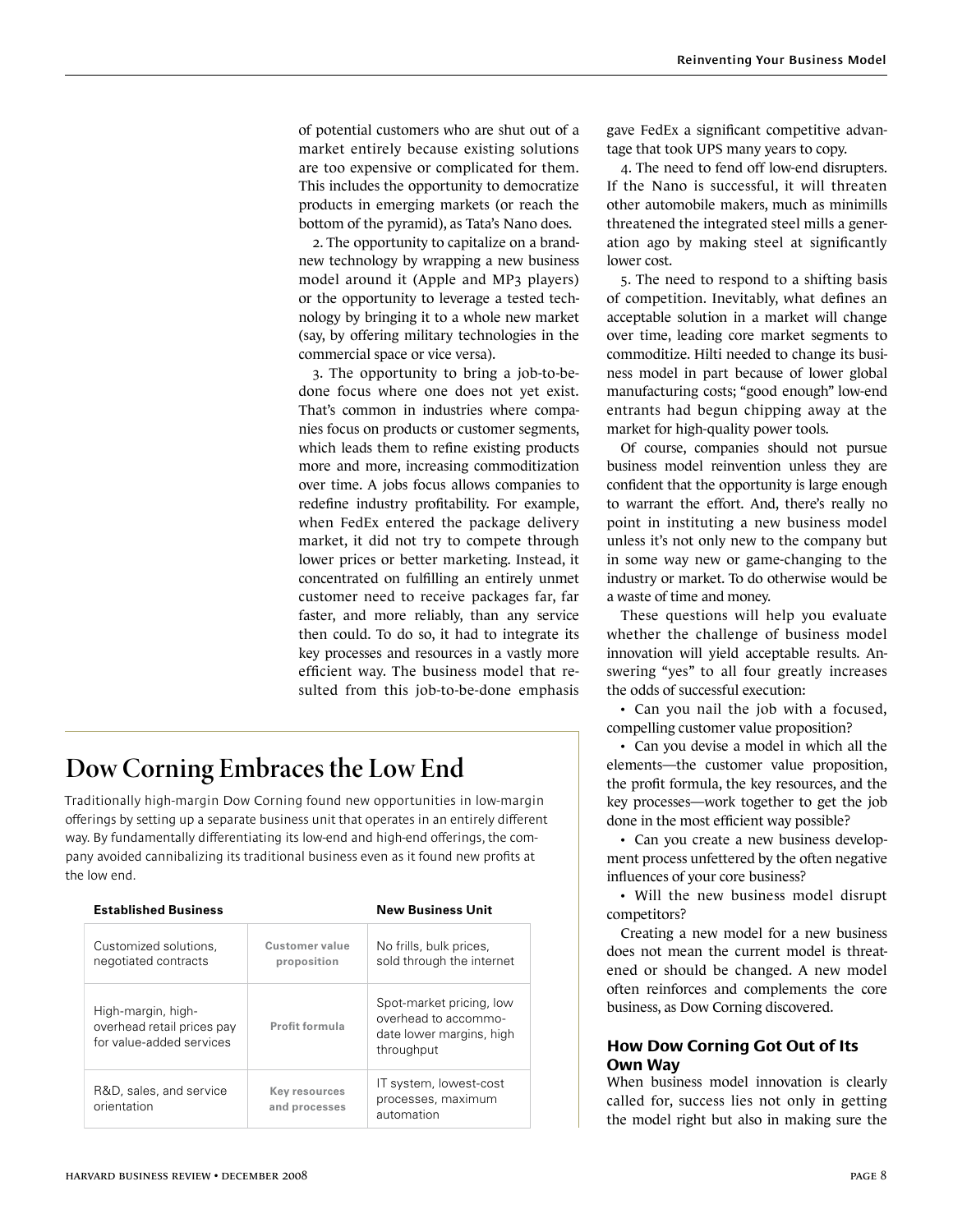incumbent business doesn't in some way prevent the new model from creating value or thriving. That was a problem for Dow Corning when it built a new business unit—with a new profit formula—from scratch.

For many years, Dow Corning had sold thousands of silicone-based products and provided sophisticated technical services to an array of industries. After years of profitable growth, however, a number of product areas were stagnating. A strategic review uncovered a critical insight: Its low-end product segment was commoditizing. Many customers experienced in silicone application no longer needed technical services; they needed basic products at low prices. This shift created an opportunity for growth, but to exploit that opportunity Dow Corning had to figure out a way to serve these customers with a lowerpriced product. The problem was that both the business model and the culture were built on high-priced, innovative product and service packages. In 2002, in pursuit of what was essentially a commodity business for low-end customers, Dow Corning CEO Gary Anderson asked executive Don Sheets to form a team to start a new business.

The team began by formulating a customer value proposition that it believed would fulfill the job to be done for these price-driven customers. It determined that the price point had to drop 15% (which for a commoditizing material was a huge reduction). As the team analyzed what that new customer value proposition would require, it realized reaching that point was going to take a lot more than merely eliminating services. Dramatic price reduction would call for a different profit formula with a fundamentally lower cost structure, which depended heavily on developing a new IT system. To sell more products faster, the company would need to use the internet to automate processes and reduce overhead as much as possible.

**Breaking the rules.** As a mature and successful company, Dow Corning was full of highly trained employees used to delivering its high-touch, customized value proposition. To automate, the new business would have to be far more standardized, which meant instituting different and, overall, much stricter rules. For example, order sizes would be limited to a few, larger-volume options; order lead times would fall between two and four

weeks (exceptions would cost extra); and credit terms would be fixed. There would be charges if a purchaser required customer service. The writing was on the wall: The new venture would be low-touch, self-service, and standardized. To succeed, Dow Corning would have to break the rules that had previously guided its success.

Sheets next had to determine whether this new venture, with its new rules, could succeed within the confines of Dow Corning's core enterprise. He set up an experimental war game to test how existing staff and systems would react to the requirements of the new customer value proposition. He got crushed as entrenched habits and existing processes thwarted any attempt to change the game. It became clear that the corporate antibodies would kill the initiative before it got off the ground. The way forward was clear: The new venture had to be free from existing rules and free to decide what rules would be appropriate in order for the new commodity line of business to thrive. To nurture the opportunity—and also protect the existing model—a new business unit with a new brand identity was needed. Xiameter was born.

**Identifying new competencies.** Following the articulation of the new customer value proposition and new profit formula, the Xiameter team focused on the new competencies it would need, its key resources and processes. Information technology, just a small part of Dow Corning's core competencies at that time, emerged as an essential part of the now web-enabled business. Xiameter also needed employees who could make smart decisions very quickly and who would thrive in a fast-changing environment, filled initially with lots of ambiguity. Clearly, new abilities would have to be brought into the business.

Although Xiameter would be established and run as a separate business unit, Don Sheets and the Xiameter team did not want to give up the incumbency advantage that deep knowledge of the industry and of their own products gave them. The challenge was to tap into the expertise without importing the old-rules mind-set. Sheets conducted a focused HR search within Dow Corning for risk takers. During the interview process, when he came across candidates with the right skills, he asked them to take the job on the spot, before they left the room. This

## **When the Old Model Will Work**

You don't always need a new business model to capitalize on a gamechanging opportunity. Sometimes, as P&G did with its Swiffer, a company finds that its current model is revolutionary in a new market. When will the old model do? When you can fulfill the new customer value proposition:

- **•** With your current profit formula
- **•** Using most, if not all, of your current key resources and processes
- **•** Using the same core metrics, rules, and norms you now use to run your business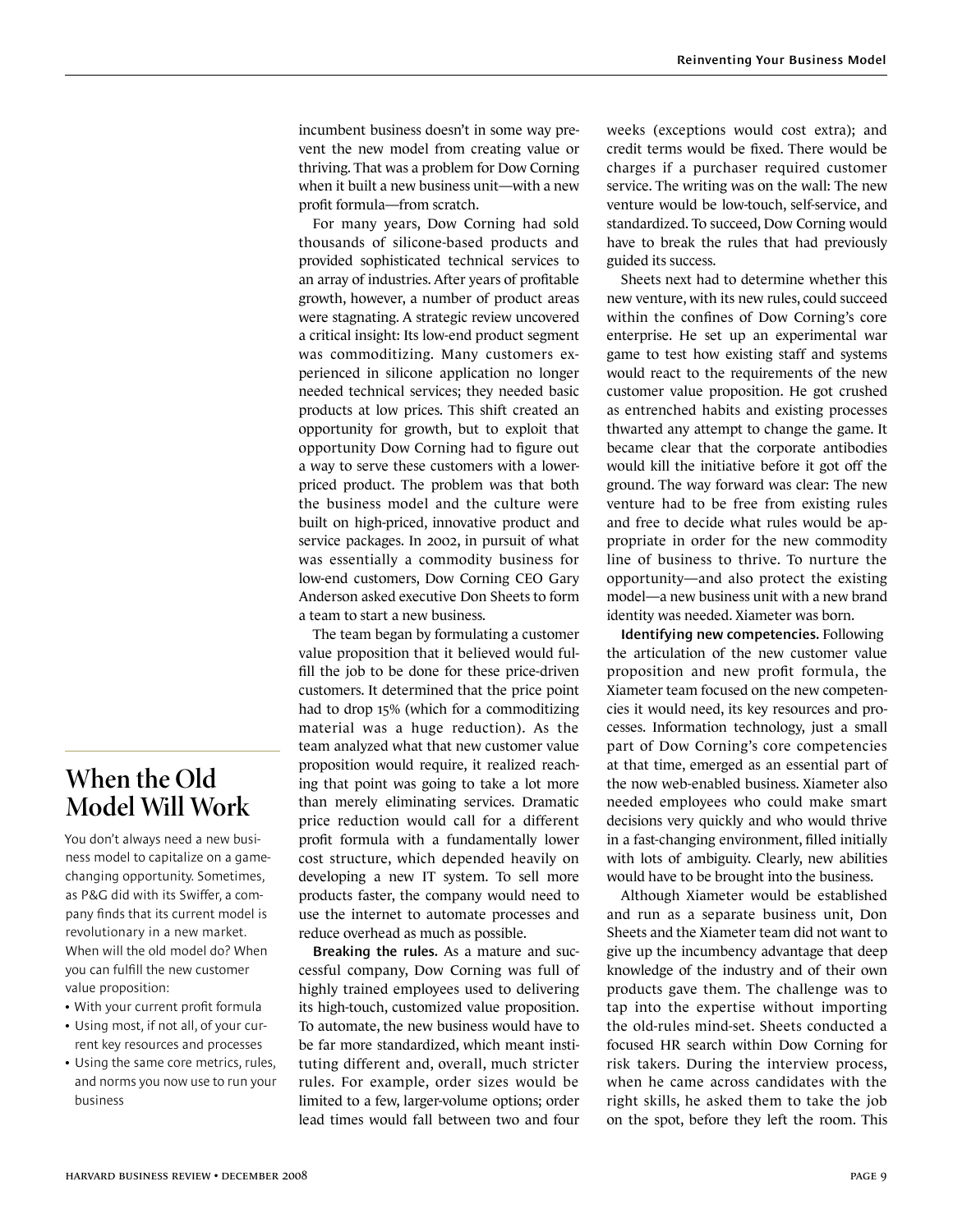## **What Rules, Norms, and Metrics Are Standing in Your Way?**

In any business, a fundamental understanding of the core model often fades into the mists of institutional memory, but it lives on in rules, norms, and metrics put in place to protect the status quo (for example, "Gross margins must be at 40%"). They are the first line of defense against any new model's taking root in an existing enterprise.

#### **Financial**

- **•** Gross margins
- **•** Opportunity size
- **•** Unit pricing
- **•** Unit margin
- **•** Time to breakeven
- **•** Net present value calculations
- **•** Fixed cost investment
- **•** Credit items

### **Operational**

- **•** End-product quality
- **•** Supplier quality
- **•** Owned versus outsourced manufacturing
- **•** Customer service
- **•** Channels
- **•** Lead times
- **•** Throughput

#### **Other**

- **•** Pricing
- **•** Performance demands
- **•** Product-development life cycles
- **•** Basis for individuals' rewards and incentives
- **•** Brand parameters

approach allowed him to cherry-pick those who could make snap decisions and take big risks.

**The secret sauce: patience.** Successful new businesses typically revise their business models four times or so on the road to profitability. While a well-considered businessmodel-innovation process can often shorten this cycle, successful incumbents must tolerate initial failure and grasp the need for course correction. In effect, companies have to focus on learning and adjusting as much as on executing. We recommend companies with new business models be patient for growth (to allow the market opportunity to unfold) but impatient for profit (as an early validation that the model works). A profitable business is the best early indication of a viable model.

Accordingly, to allow for the trial and error that naturally accompanies the creation of the new while also constructing a development cycle that would produce results and demonstrate feasibility with minimal resource outlay, Dow Corning kept the scale of Xiameter's operation small but developed an aggressive timetable for launch and set the goal of becoming profitable by the end of year one.

Xiameter paid back Dow Corning's investment in just three months and went on to become a major, transformative success. Beforehand, Dow Corning had had no online sales component; now 30% of sales originate online, nearly three times the industry aver-

age. Most of these customers are new to the company. Far from cannibalizing existing customers, Xiameter has actually supported the main business, allowing Dow Corning's salespeople to more easily enforce premium pricing for their core offerings while providing a viable alternative for the price-conscious.

#### • • •

Established companies' attempts at transformative growth typically spring from product or technology innovations. Their efforts are often characterized by prolonged development cycles and fitful attempts to find a market. As the Apple iPod story that opened this article suggests, truly transformative businesses are never exclusively about the discovery and commercialization of a great technology. Their success comes from enveloping the new technology in an appropriate, powerful business model.

Bob Higgins, the founder and general partner of Highland Capital Partners, has seen his share of venture success and failure in his 20 years in the industry. He sums up the importance and power of business model innovation this way: "I think historically where we [venture capitalists] fail is when we back technology. Where we succeed is when we back new business models."

#### Reprint [R0812C](http://harvardbusinessonline.hbsp.harvard.edu/relay.jhtml?name=itemdetail&referral=4320&id=R0812C)

To order, see the next page or call 800-988-0886 or 617-783-7500 or go to [www.hbr.org](http://www.hbr.org)